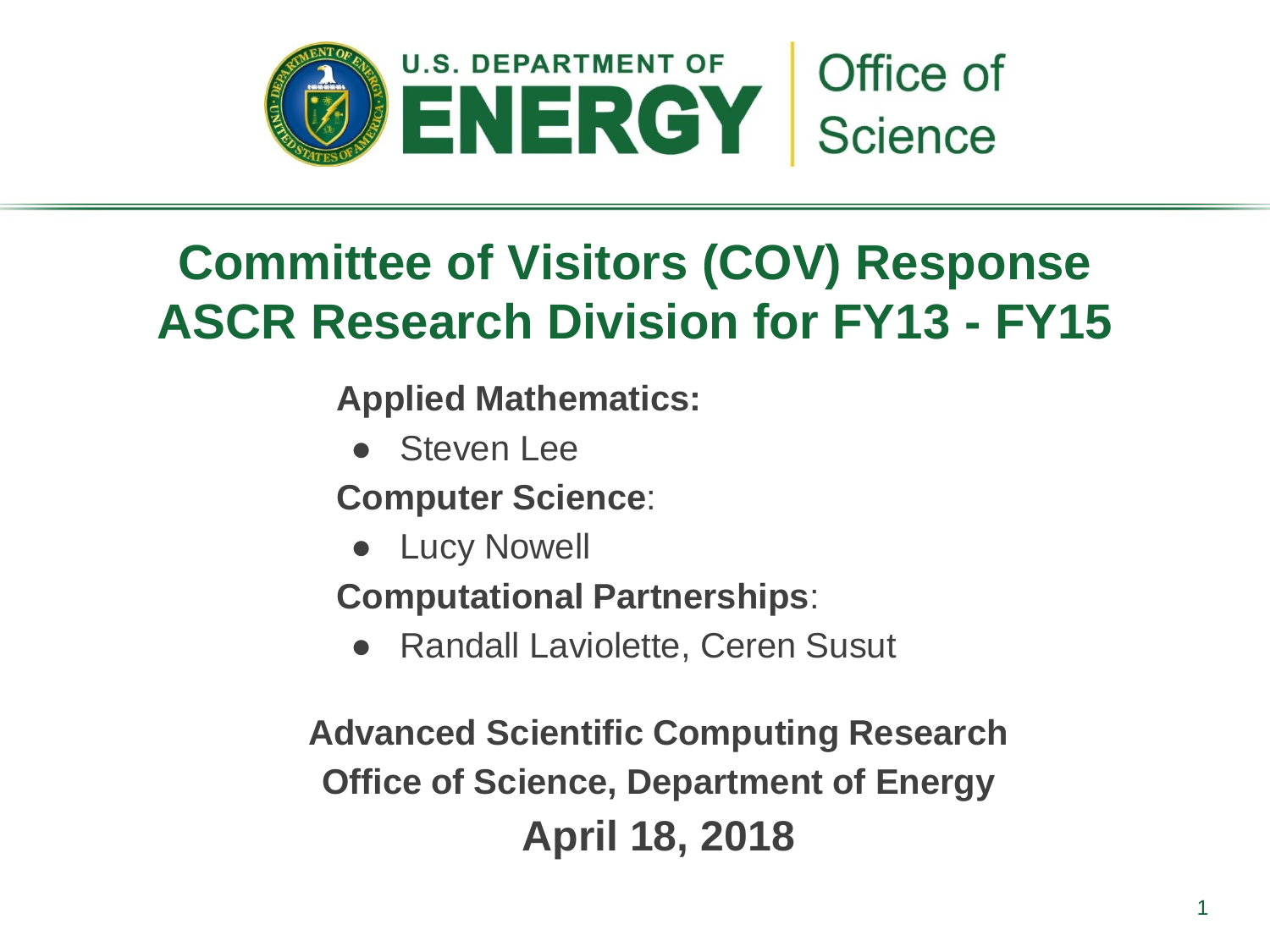## **ASCR Research COV Members**

- **Susan Gregurick (Chair), National Institutes of Health**
- Amber Boehnlein, Thomas Jefferson National Accelerator Lab
- **John Burns,** Virginia Tech
- **Candace Culhane, Los Alamos National Laboratory**
- **John Dolbow, Duke University**
- **Leland Jameson, National Science Foundation**
- **Hans G. Kaper, Georgetown University**
- **Warren Pickett, University of California-Davis**
- **Rajiv Ramnath, National Science Foundation**
- Amitabh Varshney, University of Maryland

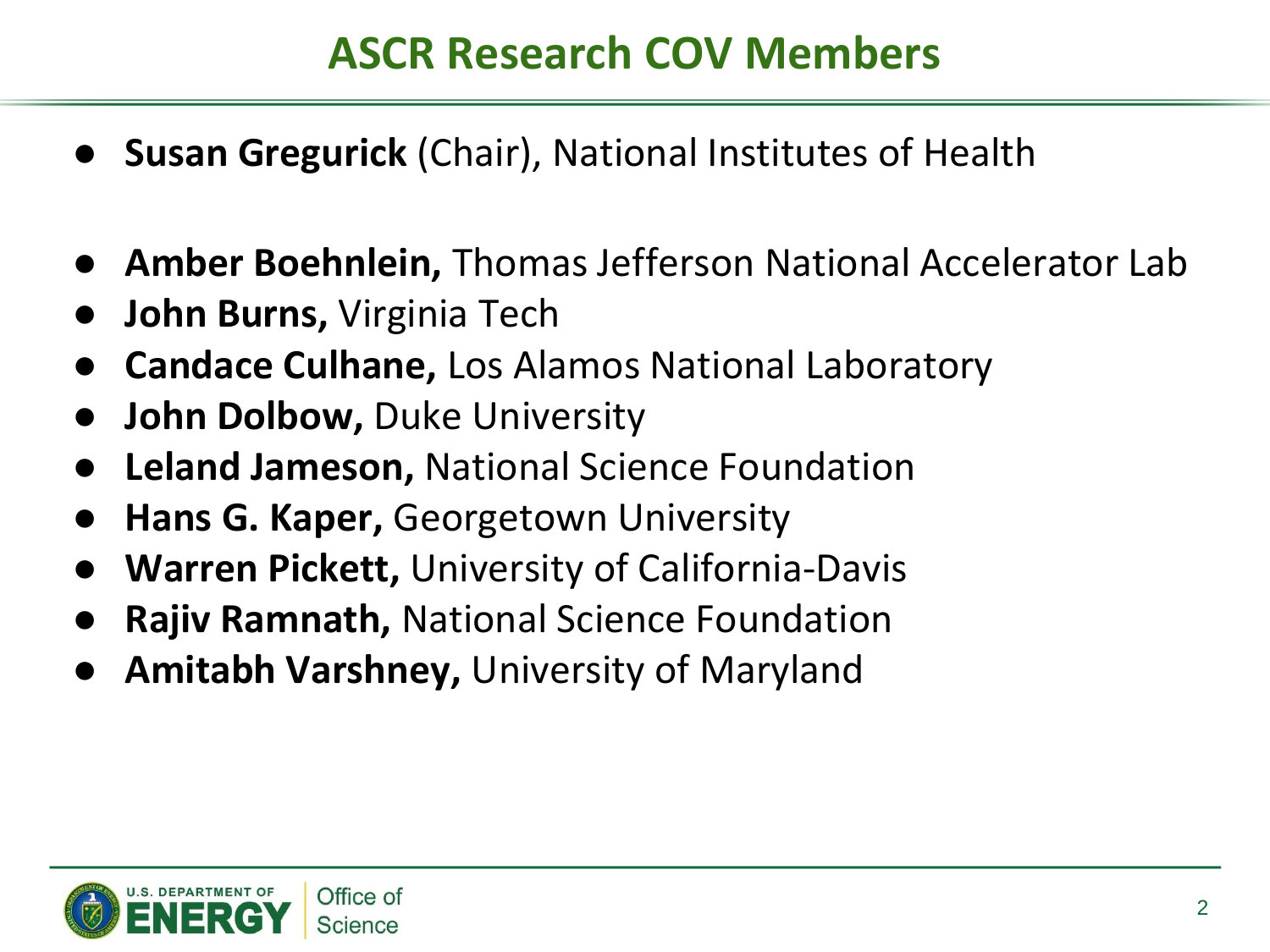## **ASCR Research COV Charge & Timeline**

#### Assess the **efficacy and quality of the FY13-FY15 processes** used to:

- Solicit, review, recommend, and document proposal actions, and
- Monitor active award, projects and programs

Within the boundaries defined by DOE missions and available funding, comment on how the award process has affected:

- The **breadth and depth of portfolio elements**
- The degree to which the program is anticipating and **addressing emerging challenges from high performance computing and DOE missions**, and
- The **national and international standing** of the program with regard to other computational science programs that are also focused on harnessing high performance scientific computing and using massive datasets to advance science

#### **COV Timeline:**

[Charge Letter](https://science.energy.gov/~/media/ascr/ascac/pdf/charges/2016/2012-1219-ASCAC-charge-COV-signed.pdf) – December 19, 2016

COV Review – October 31 - November 1, 2017 @ Rockville Hilton

[COV Report](https://science.energy.gov/~/media/ascr/ascac/pdf/meetings/201712/ASCAC_DOE-COV_report-20171221.pdf)– February 14, 2018

COV Response – March 16, 2018

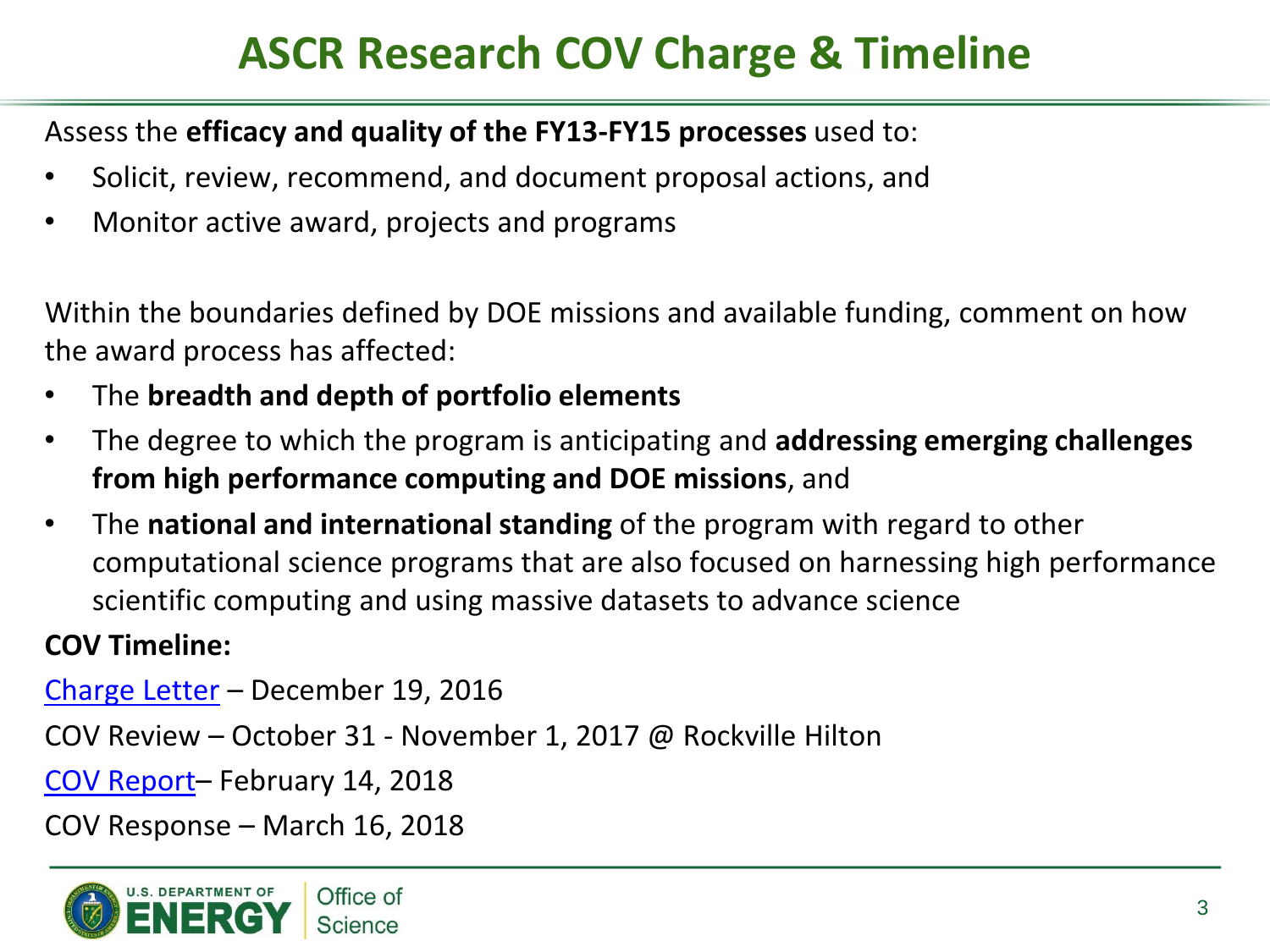## **ASCR Research COV Report & Recommendations**

#### **Overall ASCR Research Summary Findings & Recommendations**

4 Recommendations

#### **1A. Solicit, review, recommend, and document proposal actions**

- 2 Recommendations
- **1B. Monitor active award, projects and programs**
	- 6 Recommendations

#### **2A. The breadth and depth of portfolio elements**

5 Recommendations

**2B. The degree to which the program is anticipating and addressing emerging challenges from high performance computing and DOE missions**

● 7 Recommendations

**2C. The national and international standing of the program with regard to other computational science programs that are also focused on harnessing high performance scientific computing and using massive datasets to advance science**

● 2 Recommendations

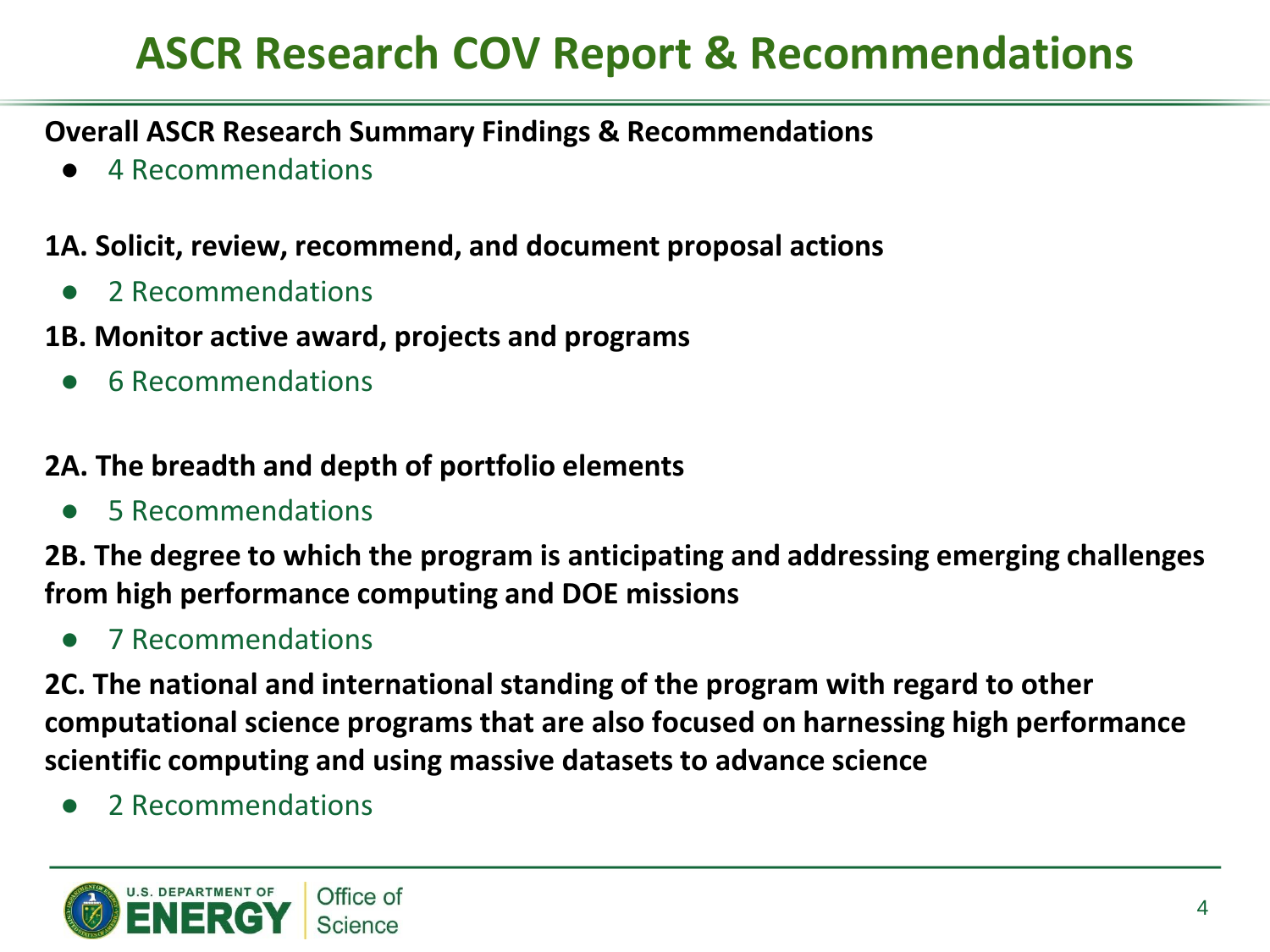### **ASCR Program Elements:**

## **Tally & Breakdown of 22 COV Recommendations**

| <b>COV Recommendations for FY13 - FY15</b>                                   |                                   |                                      |                                   |                                             |              |
|------------------------------------------------------------------------------|-----------------------------------|--------------------------------------|-----------------------------------|---------------------------------------------|--------------|
| <b>Program Elements:</b><br>1 - Processes & Awards<br>2 - Portfolio & Impact | <b>Research Division Programs</b> |                                      |                                   |                                             |              |
|                                                                              | <b>ASCR</b><br><b>Overall</b>     | <b>Applied</b><br><b>Mathematics</b> | <b>Computer</b><br><b>Science</b> | <b>Computational</b><br><b>Partnerships</b> | <b>Tally</b> |
| 1A. Solicit, Review,<br><b>Document Actions</b>                              |                                   |                                      | $\Omega$                          | $\Omega$                                    | $\mathbf 2$  |
| <b>1B. Monitor Active</b><br><b>Projects &amp; Programs</b>                  |                                   | 1                                    | $\overline{2}$                    | 2                                           | 6            |
| 2A. Portfolio Breadth &<br><b>Depth</b>                                      | $\Omega$                          | 2                                    | $\overline{2}$                    |                                             | 5            |
| 2B. Anticipate & Address<br><b>Emerging Challenges</b>                       | $\overline{2}$                    | 3                                    |                                   |                                             | 7            |
| 2C. Stature in HPC & Data                                                    | $\Omega$                          | $\Omega$                             |                                   |                                             | $\mathbf{2}$ |
|                                                                              | 4                                 |                                      | 6                                 | 5                                           | 22           |

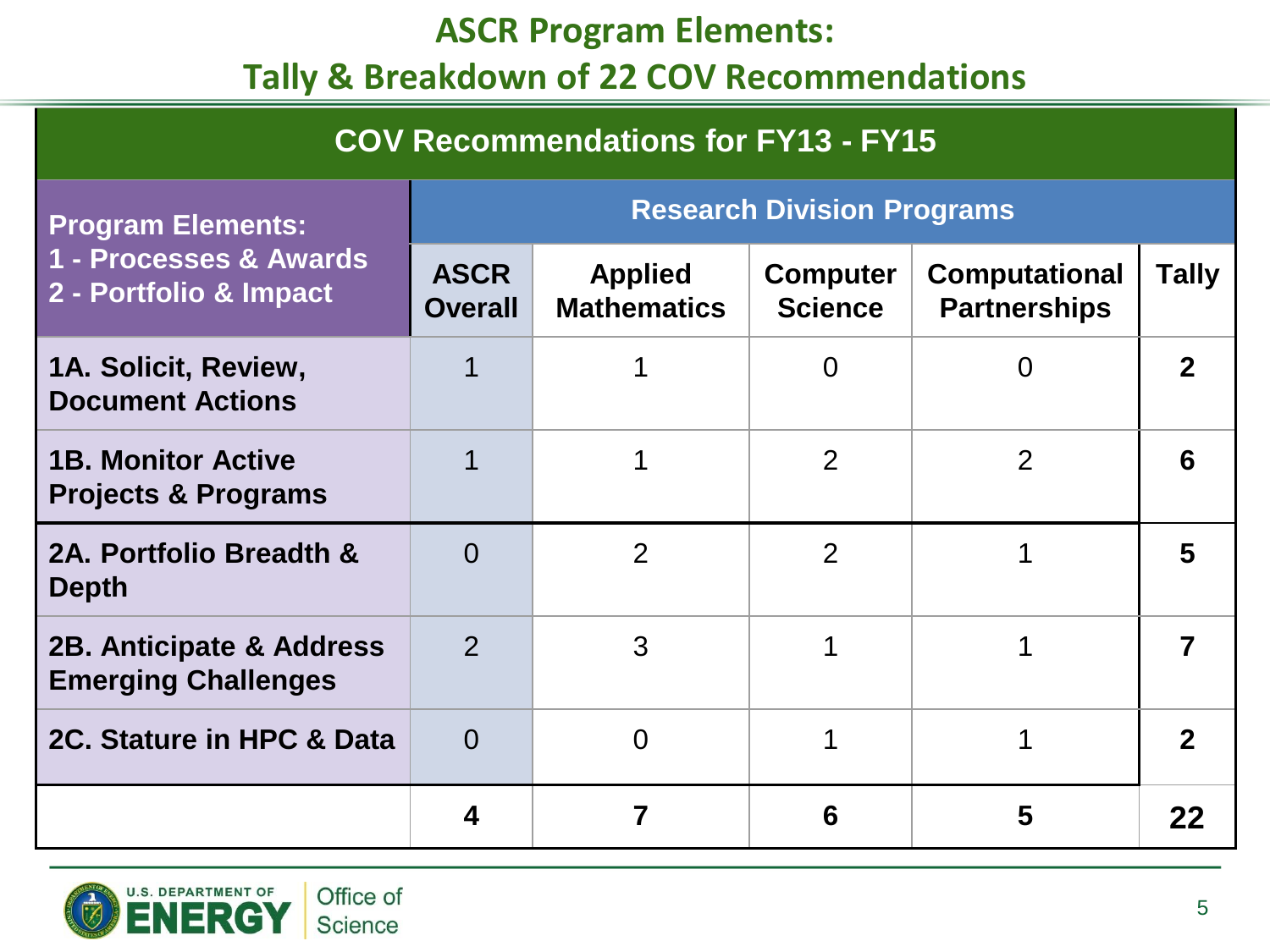### **Overall ASCR Recommendation:**

COV recommends that PAMS be used to document & archive information from DOE National Laboratories & that PAMS should be used to process & document ASCR pre-proposals.

### **Applied Math Recommendation:**

COV recommends that targeted solicitations be advertised more broadly to the community. The solicitations should also make it clear what type of work the program will support.

### **Program Response:**

ASCR agrees with this recommendation. Future enhancements to PAMS (including the ones mentioned here) are considered & determined at the Office of Science level & not unilaterally by ASCR. Targeted solicitations are advertised via ASCAC and professional societies (e.g., SIAM, ASA) & will more strongly emphasize the purpose, scope, merit review criteria, & other factors.

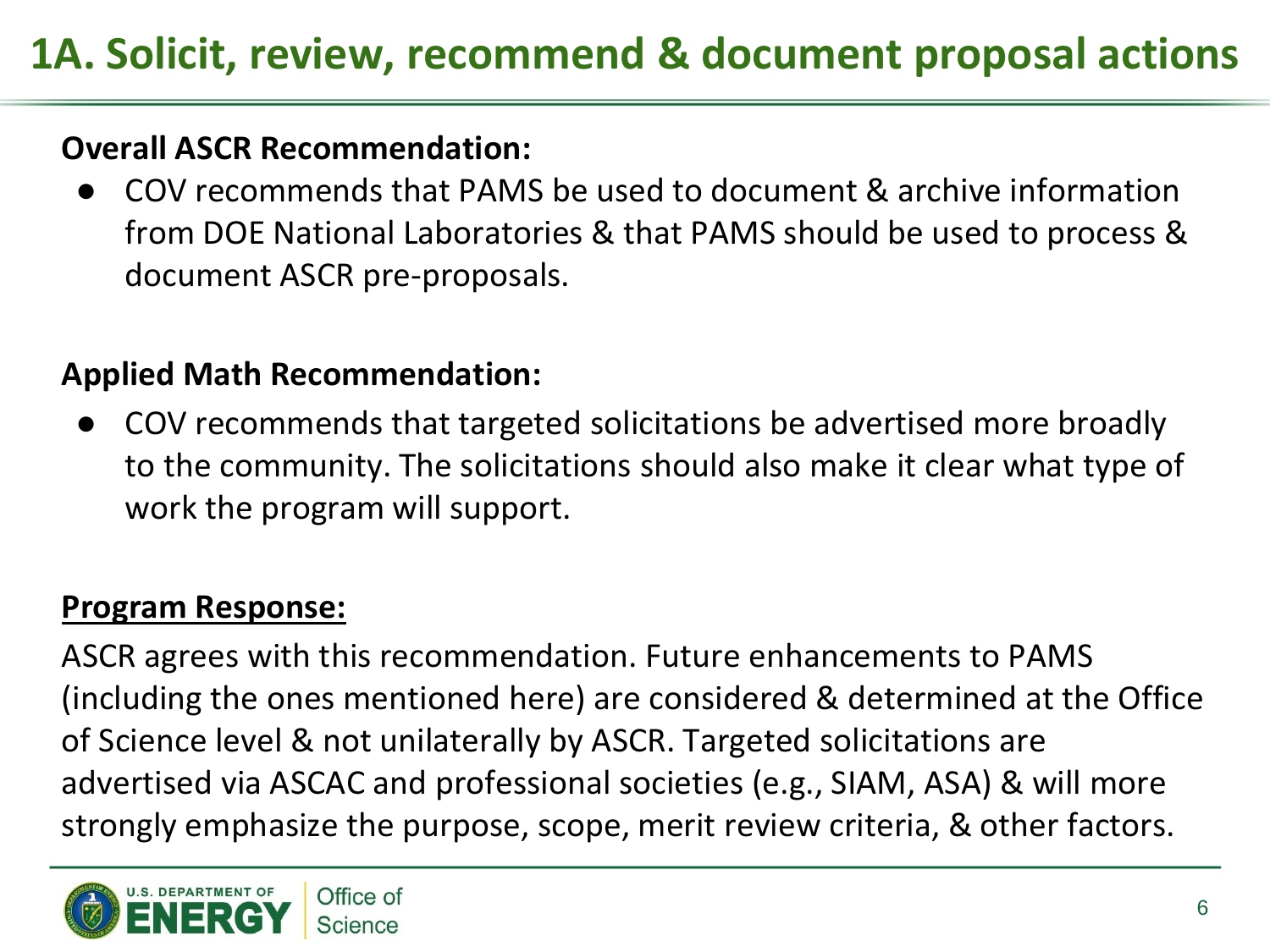### **Overall ASCR Recommendation:**

COV recommends that program managers be given the opportunity to attend a wider range of professional meetings. Such attendance is an effective & efficient way to monitor ongoing projects & assess how sponsored work is being perceived by the research community.

### **Applied Mathematics Recommendation:**

COV recommends encouraging Early Career awardees to respond to subsequent solicitations.

## **Computer Science Recommendations (2):**

- EXPRESS program and open calls should be explored as strategic tools in the ASCR program toolbox.
- ASCR program should examine a means of increasing the participation of underrepresented demographics & early stage PIs in review panels & potentially in proposals & awards, especially within lead PIs.

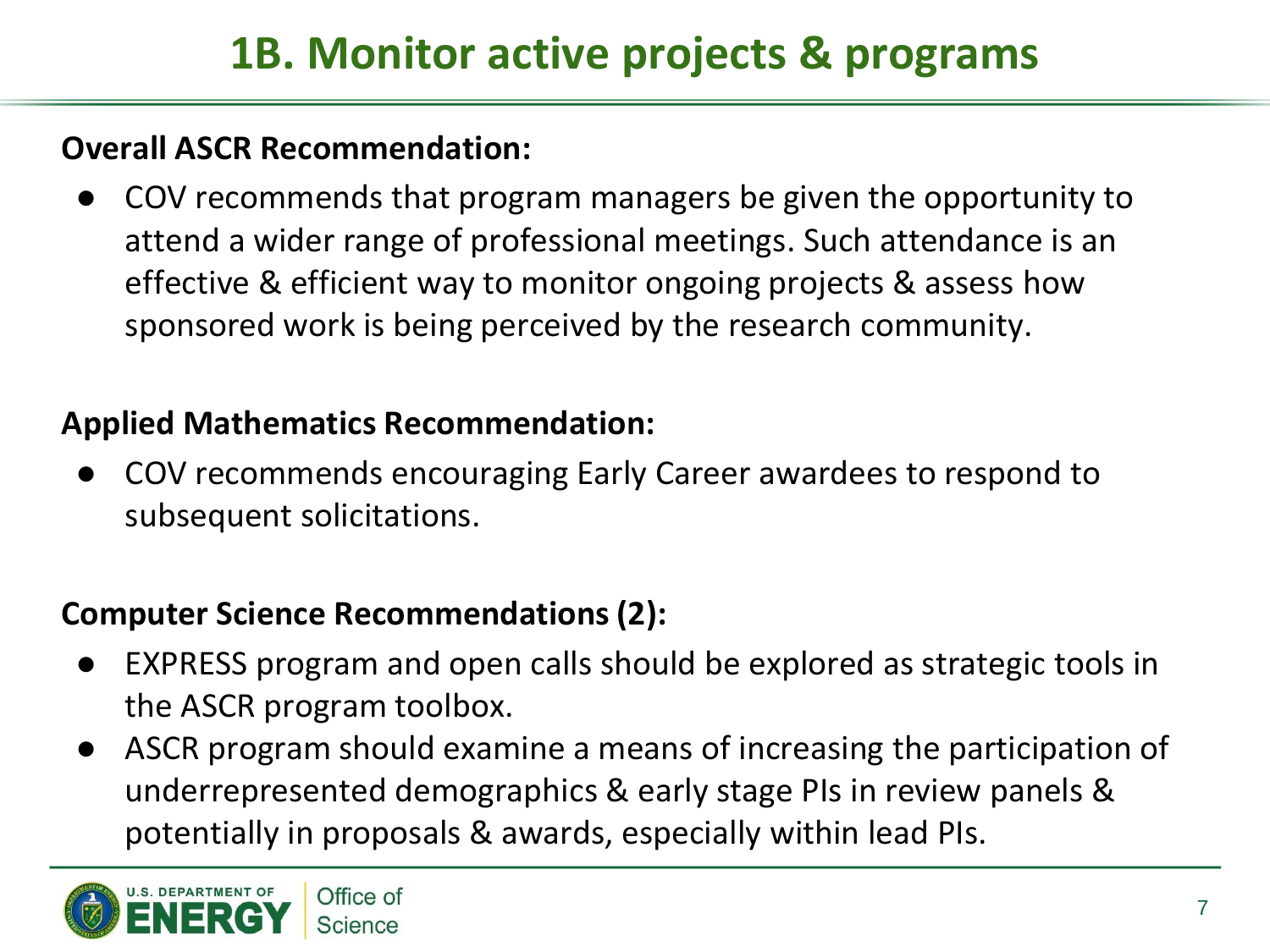# **1B. Monitor active projects & programs (cont'd)**

### **Computational Partnerships Recommendations (2):**

- COV recommends that DOE determine & accumulate measures of success within the program.
- COV recommends that DOE consider using identifiers, such as DOIs, as one method to gauge use & reuse of DOE software, data & other research products.

### **Program Response:**

ASCR agrees with this recommendation. Program managers will be able to attend more meetings as travel funds become more available. ASCR will continue to look for ways to attract new & early career researchers e.g., in DOE workshops, professional conferences & review panels. ASCR is also participating in a SC-wide working group to promote diversity & inclusion in various ASCR activities. Note that in 2015, PAMS implemented the OMB mandated & Federal-wide Research Performance Progress Report (RPPR) that standardized reporting (measures of success) by PIs. The SciDAC website & SBIR/STTR program facilitate awareness, use & reuse of DOE research products.

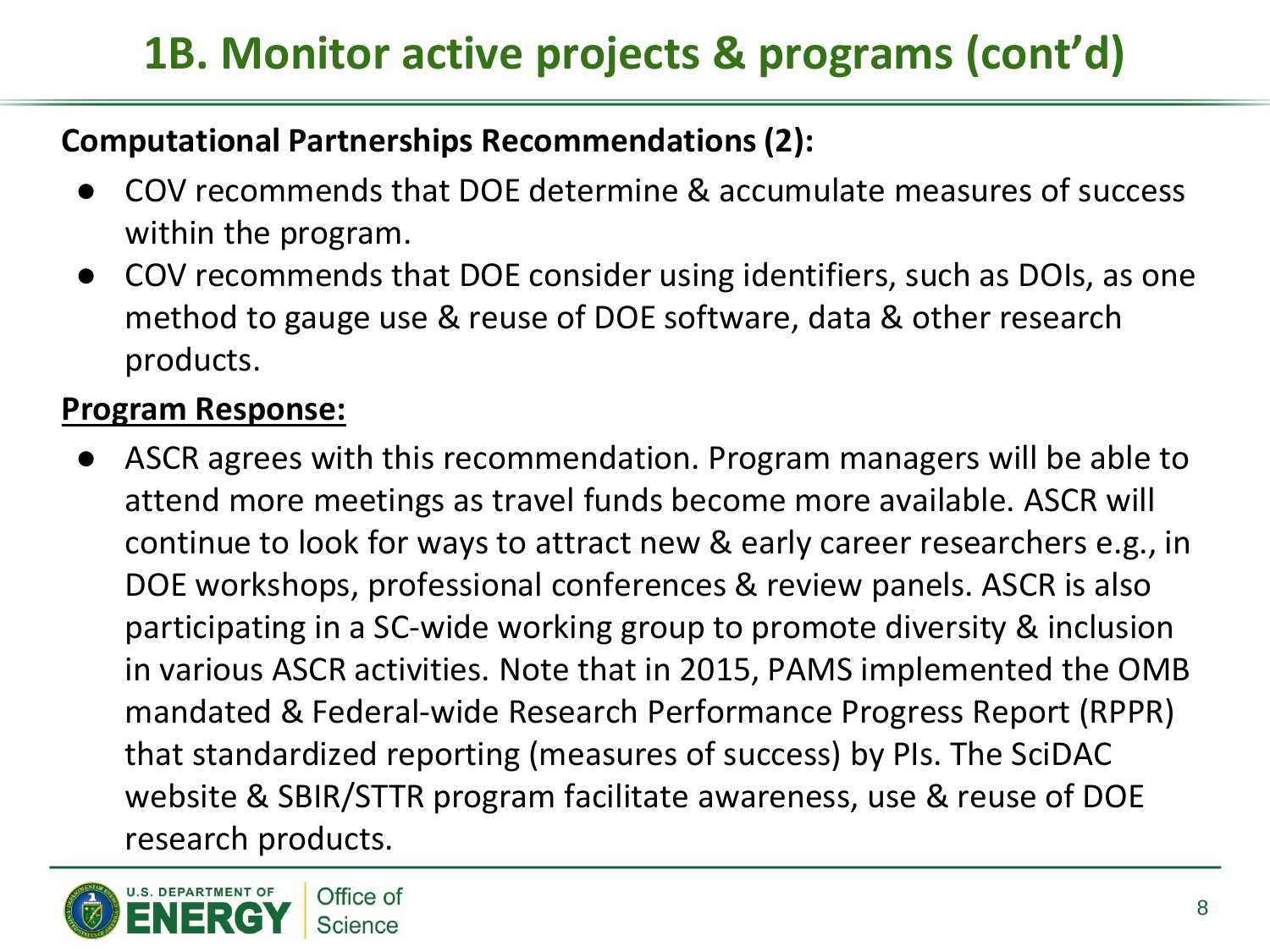# **2A. The breadth & depth of portfolio elements**

### **Applied Mathematics Recommendations (2):**

- COV recommends the program seriously consider extending its breadth by seeking to cover a broad spectrum of topics & supporting a corresponding increase of scientific & technical expertise.
- COV recommends accommodating new & emerging areas of research not specifically tied to extreme-scale computing.

### **Computer Science Recommendations (2):**

- COV recommends that ASCR continues to highly value & prioritize basic computer science research to build a foundation for the groundbreaking activities that will be required in the future.
- ASCR program managers should continue diversity consideration to ensure balance for meetings, reviews & funding decisions for the portfolio.

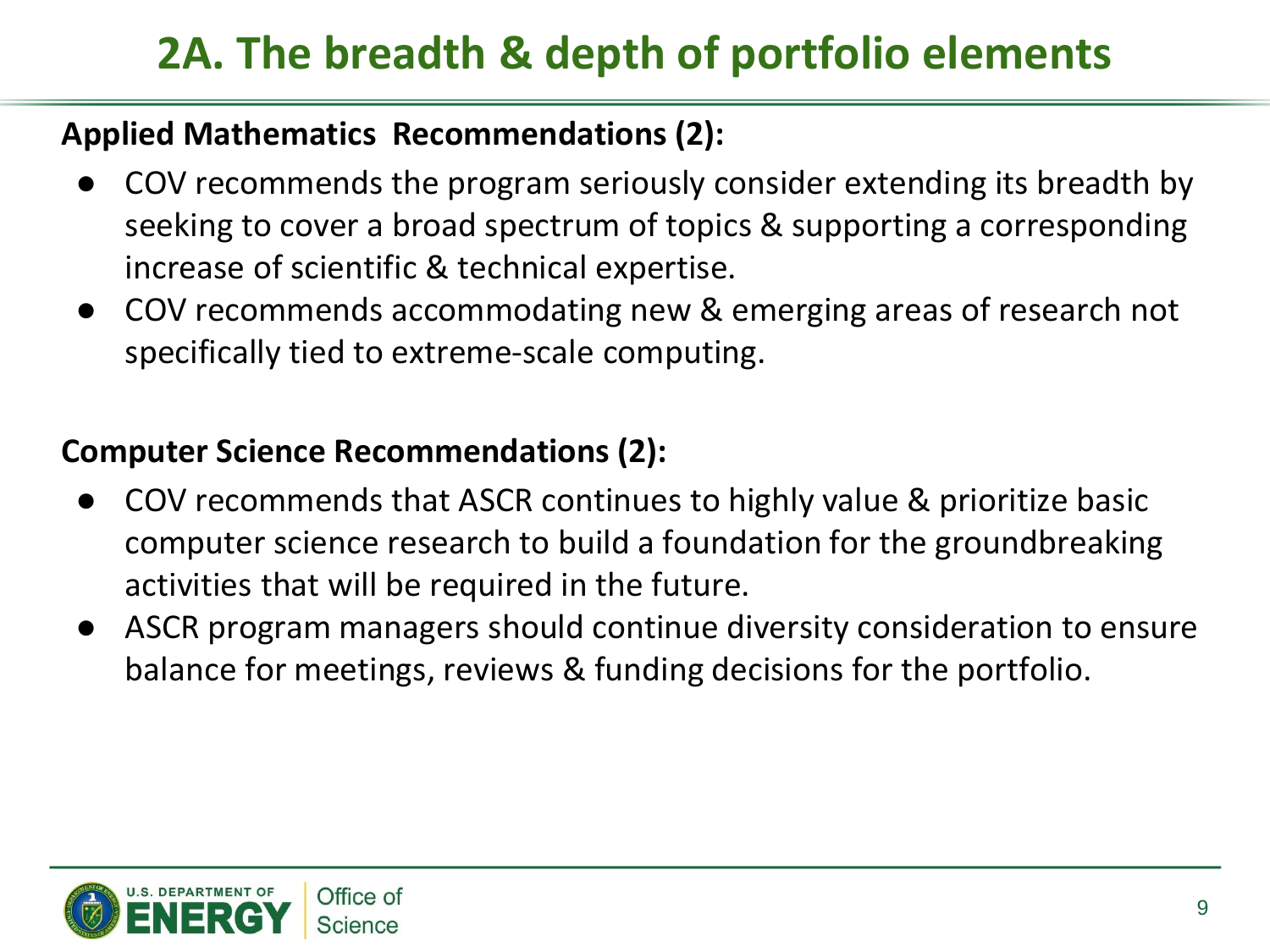# **2A. The breadth & depth of portfolio elements (cont'd)**

#### **Computational Partnerships Recommendation:**

COV recommends that SciDAC develop opportunities for new & younger investigators to participate in its programs.

#### **Program Response:**

ASCR agrees with this recommendation. Research portfolio management of programs, topics, areas of expertise & investments levels will continue to be guided by available resources & emerging DOE mission needs. ASCR recently adopted the Basic Research Needs model to improve workshop effectiveness in identifying basic research needs & in engaging the basic research community. The January 2018 workshop Extreme Heterogeneity workshop and Scientific Machine Learning workshop employed this model. For new & younger SciDAC investigators, annual SciDAC PI meetings, SciDAC tutorial websites, and ASCR summer schools (e.g., Argonne Training Program on Extreme-Scale Computing) are excellent venues for presenting work, exchanging ideas, & learning more about the SciDAC program.

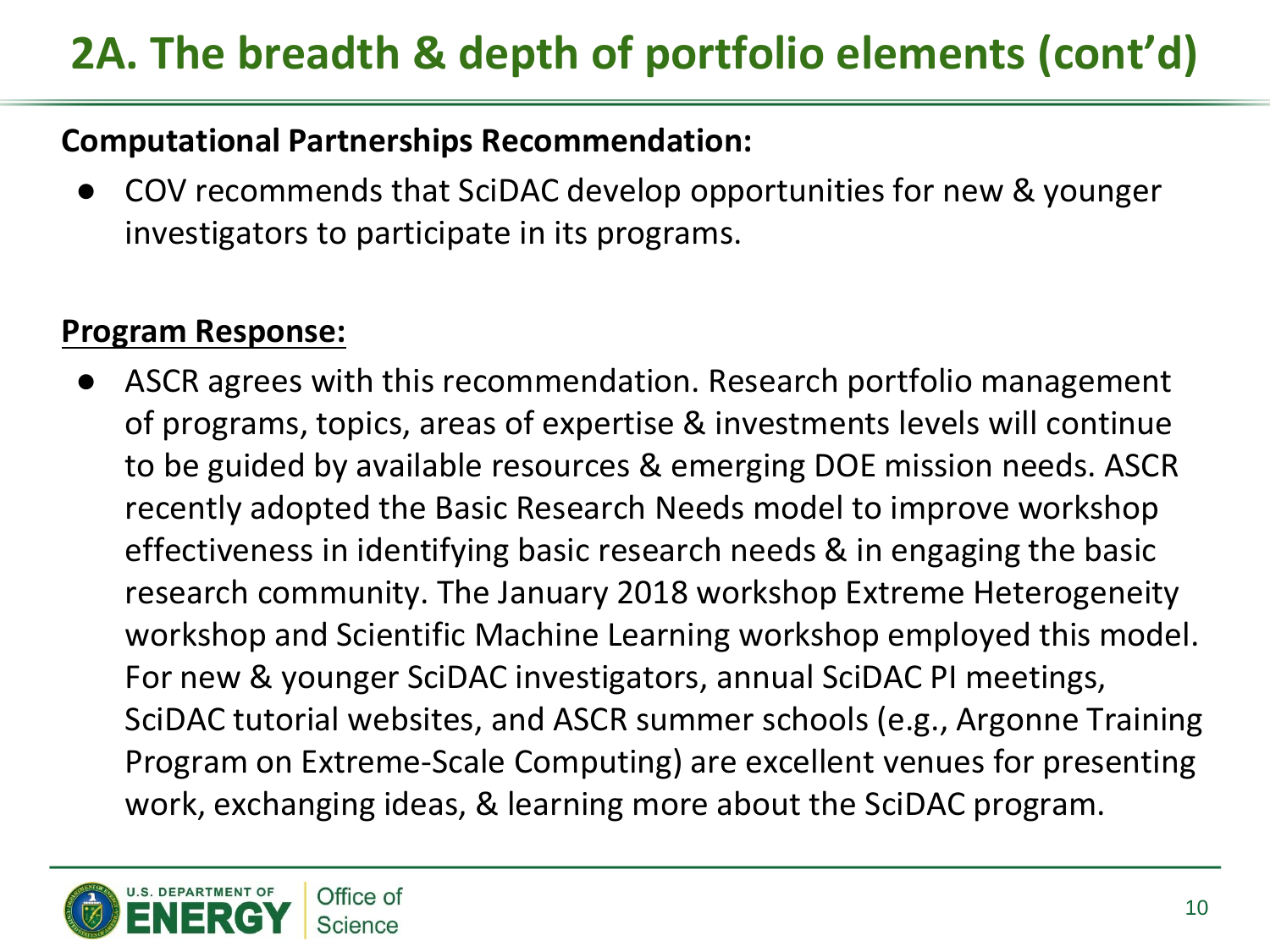# **2B. Anticipating & addressing emerging challenges from high performance computing & DOE missions**

## **Overall ASCR Recommendations (2):**

- COV encourages ASCR to develop a five-year strategic plan. As part of the strategic plan, ASCR should develop strategies for hiring & retaining scientifically trained program managers.
- COV recommends new programs like EXPRESS be advertised more broadly & with increased available funds to initiate new fields of ASCR-related science. ASCR should track Early Career Research & EXPRESS awardees to build the ASCR research community.

## **Applied Mathematics Recommendations (3):**

- Workshops & panels should be continued & expanded as they are effective mechanisms to identify challenges & emerging areas for future DOE missions.
- Program managers should make regular visit to facilities to identify needs of the scientific community & to anticipate future opportunities.
- Program managers should continue & expand efforts to interact with Applied Program Offices.

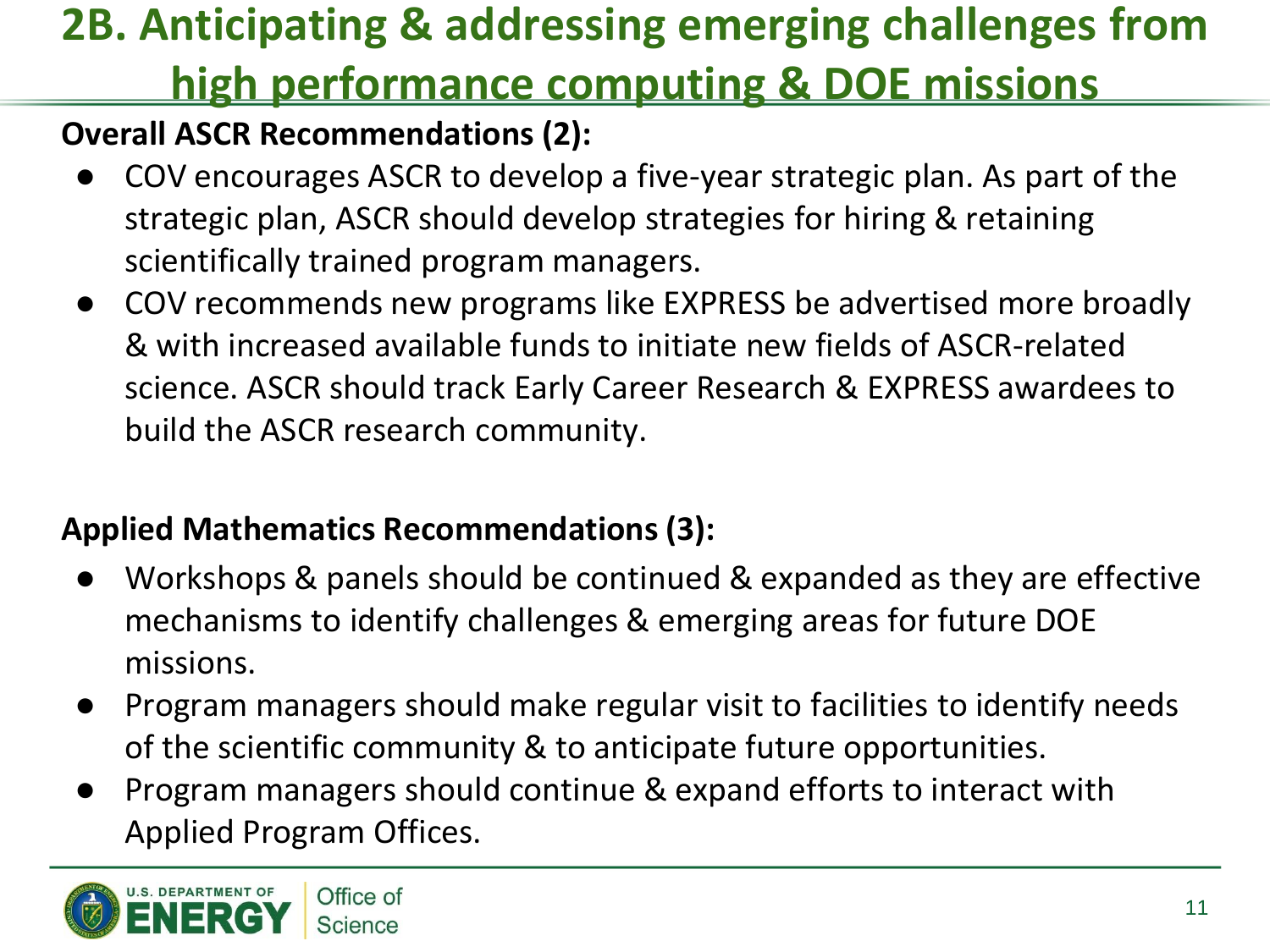# **2B. Anticipating & addressing emerging challenges from high performance computing & DOE missions (cont'd)**

### **Computer Science Recommendation:**

COV recommends a study of methods & ways to make DOE assets - in particular software - findable, available & accessible e.g, DOE CODE.

### **Computational Partnerships Recommendation:**

COV recommends that ASCR clearly articulate a strategic goal for SciDAC partnerships.

### **Program Response:**

ASCR agrees with this recommendation. Next steps for strategic planning includes reverse site visits of DOE Labs to Germantown in May 2018. ASCR plans to hire a second Applied Math program manager in 2018, with expertise in emerging areas of scientific computing. High-risk, high-reward research ideas are encouraged through EXPRESS funding announcements & Dear Colleague Letter (e.g., Dec 2017 Quantum Information Science). Early Career & EXPRESS PIs are engaged through workshops, PI meetings, site visits & review panels. DOE open-source software products are made available via the DOE CODE repository or through active development in the SciDAC program.